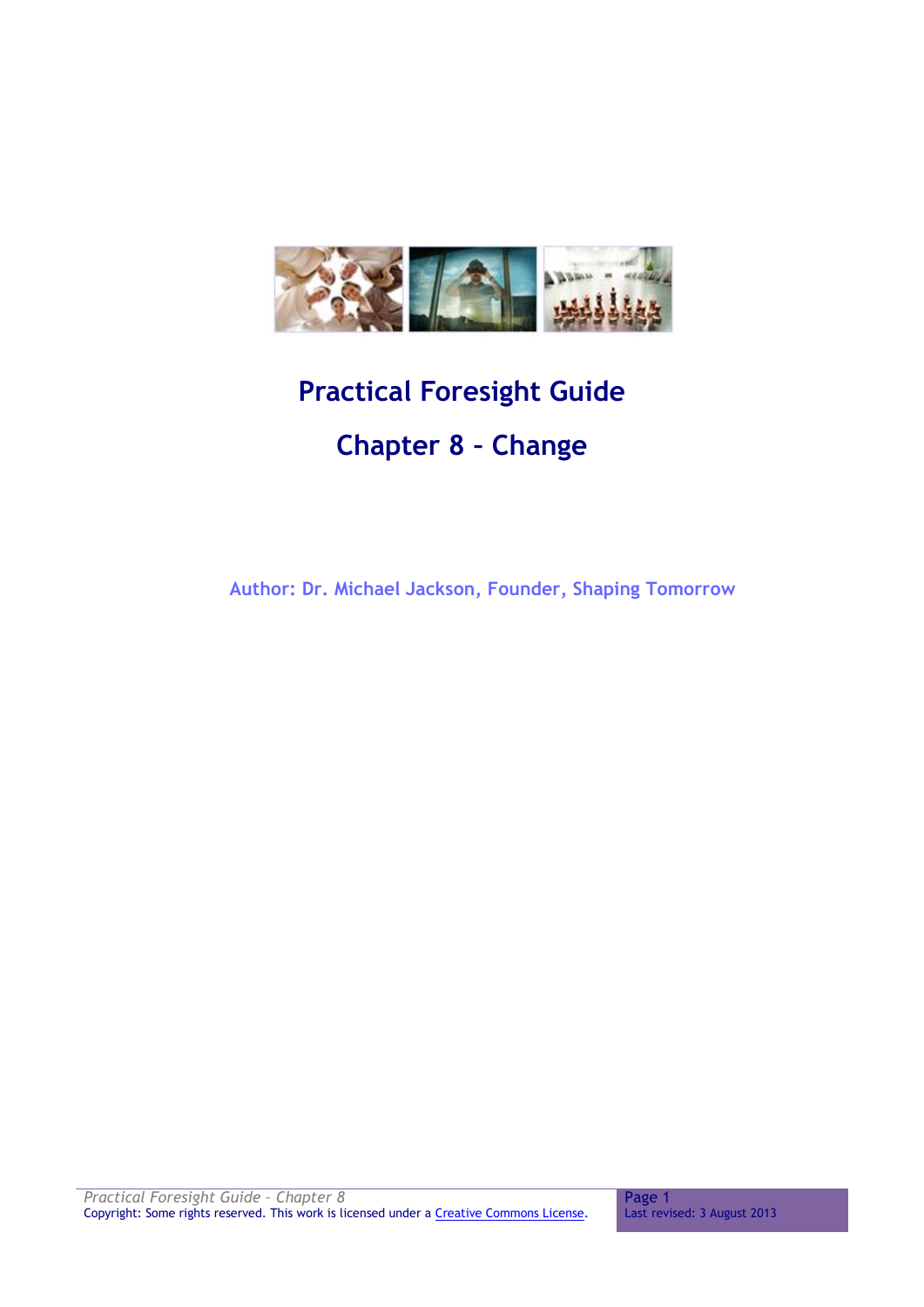# **Table of contents**

- [8. Change](#page-2-0) 3
	- [8.1 Future proofing](#page-2-1) 3
	- [8.2 Developing leadership](#page-3-0) 4
	- [8.3 Managing change](#page-6-0) 7
	- [8.4 Overcoming resistance](#page-8-0) 9
	- [8.5 Developing skills](#page-12-0) 13
	- [8.6 Surviving the future](#page-14-0) 15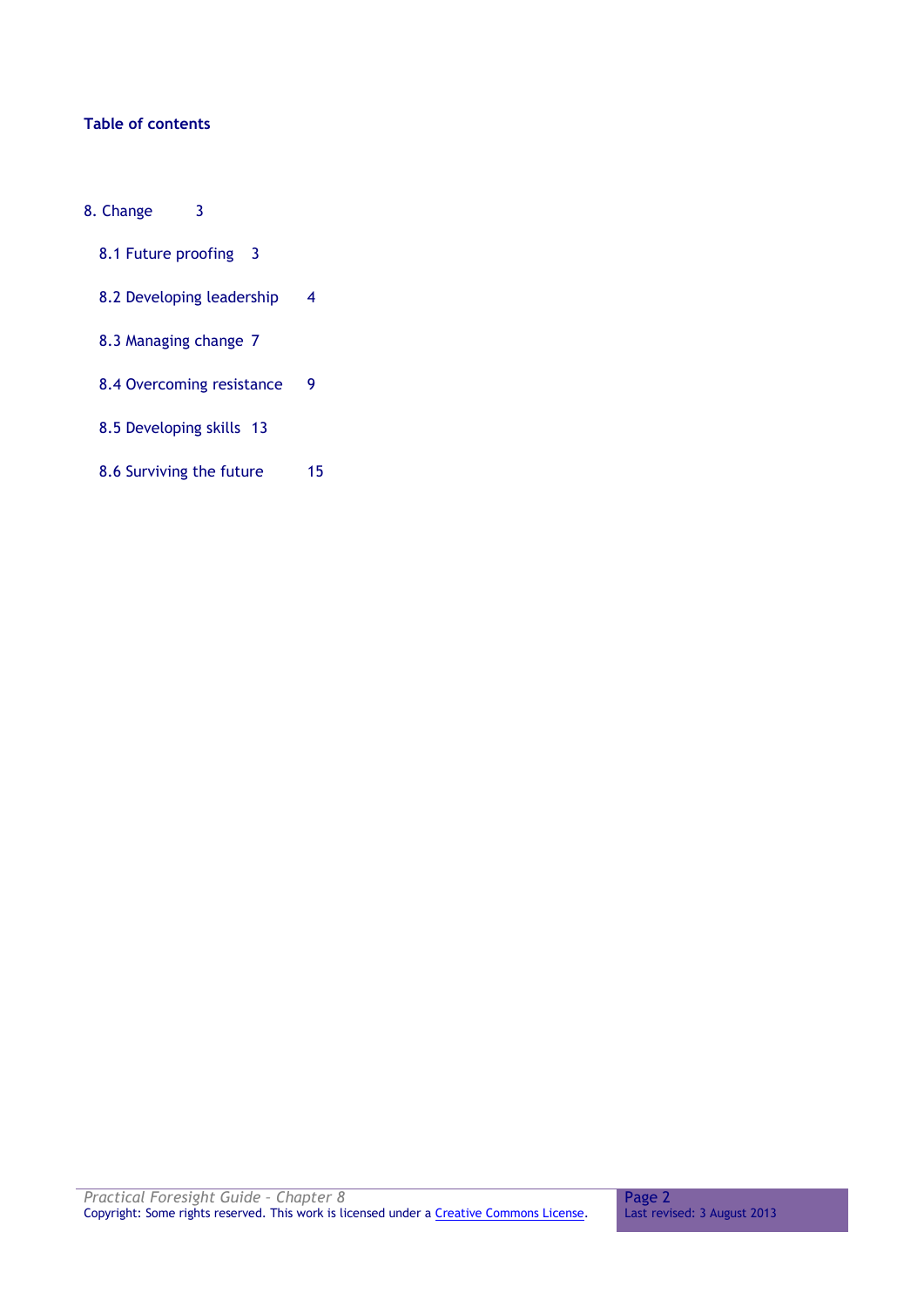# <span id="page-2-0"></span>**8. Change**

# **New key challenges for organizations**

Organizations now ask themselves:

- How can we [future proof?](http://practicalforesight.wetpaint.com/page/Future+proofing)
- $\Box$  How can we [develop leadership](http://practicalforesight.wetpaint.com/page/Developing+leadership) capabilities?
- $\Box$  How can we [manage the change](http://practicalforesight.wetpaint.com/page/Managing+change) we need?
- **How can we [overcome resistance](http://practicalforesight.wetpaint.com/page/Overcoming+resistance) to change?**
- $\Box$  How can we [develop the skills](http://practicalforesight.wetpaint.com/page/Learning+organisation) for the future?
- What [should be done to ensure we can survive](http://practicalforesight.wetpaint.com/page/Strategic+Leadership) and thrive in a sustainable way?

Properly responding to future challenges can seem like a daunting task at the outset, particularly for the un-initiated. But, breaking the task into logically ordered pieces and following a high-level framework can speed up and help to ensure successful delivery of the answers.

# **Further reference**

- The [Future of Technology,](http://www.slideshare.net/lablogga/future-of-technology) Melanie Swan, Christine Peterson Liana Holmberg and Tess Chu [Slideshare: registration required]
- The Sixth [Kondratieff,](http://www.kondratieff.net/11.html) Leo A. Nefiodow, Kondratieff Cycles
- [Organizational Effectiveness](http://www.simulator-orgeffectiveness.com/booz?profile=Overmanaged) Simulator
- [Known Unknowns: Unconventional Strategic Shocks In Defense Strategy Development,](http://www.scribd.com/doc/18002624/Known-Unknowns-Unconventional-Strategic-Shocks-in-Defense-Strategy-Development-Pub890) ScribD 2009

# <span id="page-2-1"></span>**8.1 Future proofing**

The world is littered with the wrecks of organizations that didn't see the buffers coming while their more forward-thinking and savvy rivals changed direction and travelled on to greater success.

These savvy organizations use the concept of "future proofing" to extend their knowledge of what's coming next and to respond at the most opportune time. They are forewarned and forearmed!

Future proofing means:

- $\Box$  Understanding the consequences of emerging issues.
- Developing robust and consensual strategic responses.
- **Encouraging innovation and cross-team decision-making.**
- Achieving more with less effort.
- Continuous improvement through systematic monitoring and improvement.

Rather than re-inventing existing wheels, smart organizations look to determine where their world will likely be or where they would like it to be and then work backward to actions they can take today. For example, Google's mission is: "to organize the world's information and make it universally accessible and useful".

Creating a vision or direction of what the organization can achieve opens new possibilities to all concerned.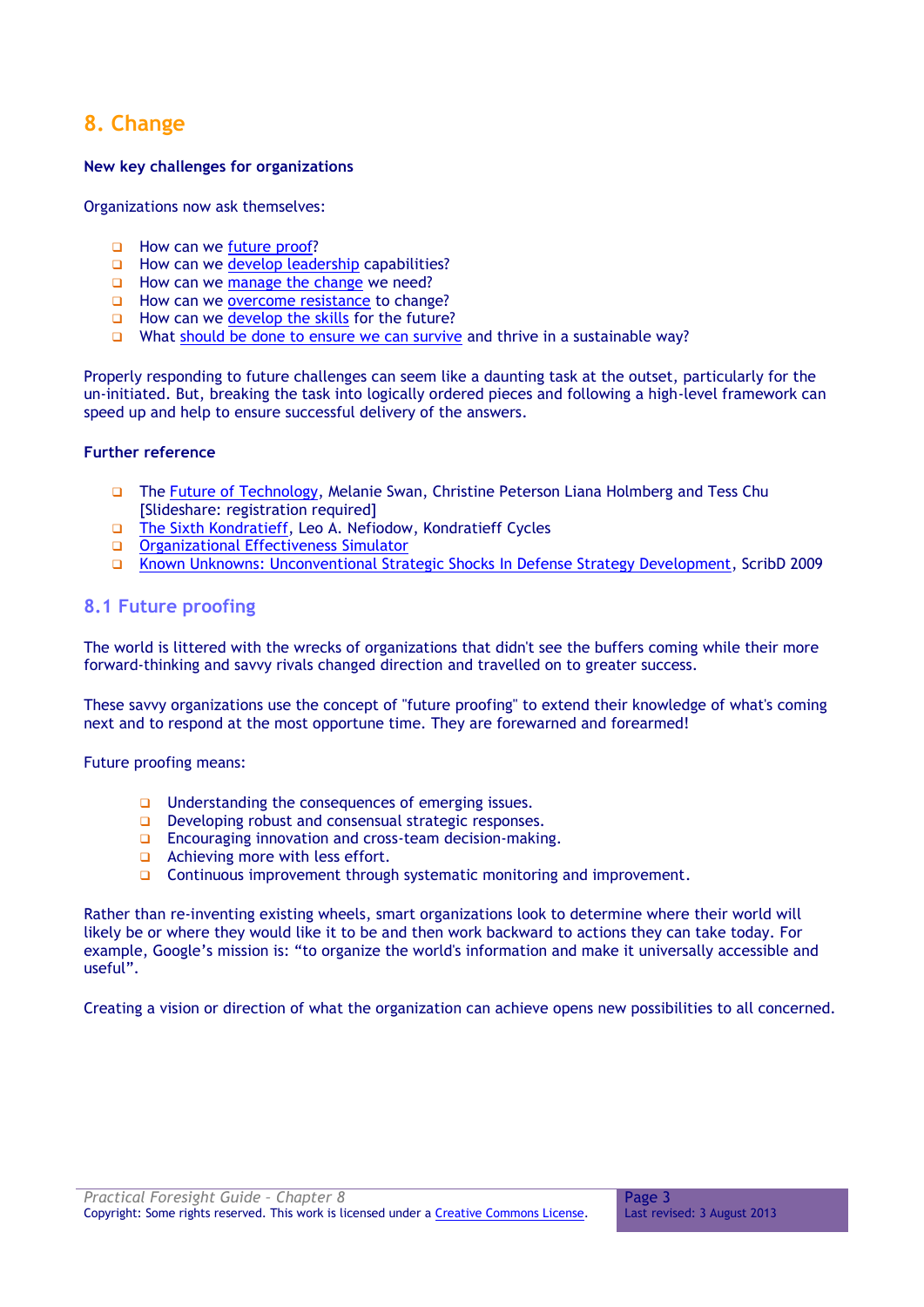# <span id="page-3-0"></span>**8.2 Developing leadership**

# **New business models**

Uncertainty and unpredictable environments require new forms of flexible leadership because external change generally happens faster than internal responses. When organizational business models get too far out of alignment with the external environment it's because the leadership has not adapted to changed circumstances.

Flexibility comes from the encouragement of managers to learn from the negative and emphasize the positive. In 2004 Ford Motor Company suggested that fostering flexibility means challenging complacency, giving all stakeholders a voice, encouraging participative work and driving fear out of the organization.

Good strategies can only be successful in an organization that permits and encourages challenges to its status quo. Hierarchical, dictatorial leadership can be likened to crows acting territorially and selfishly to protect their interests. But, in today's world, there must be continuous challenge demanded by leaders to make sense of an increasingly complex and uncertain environment. This new business model can be likened to a flock of geese, working together to travel many thousands of miles to their destination, flying in formation, taking turns at leadership and looking after each other on the journey.



#### *Figure 63: Two alternative success models*

Leaders therefore have to enable their organizations and themselves to:

Inspire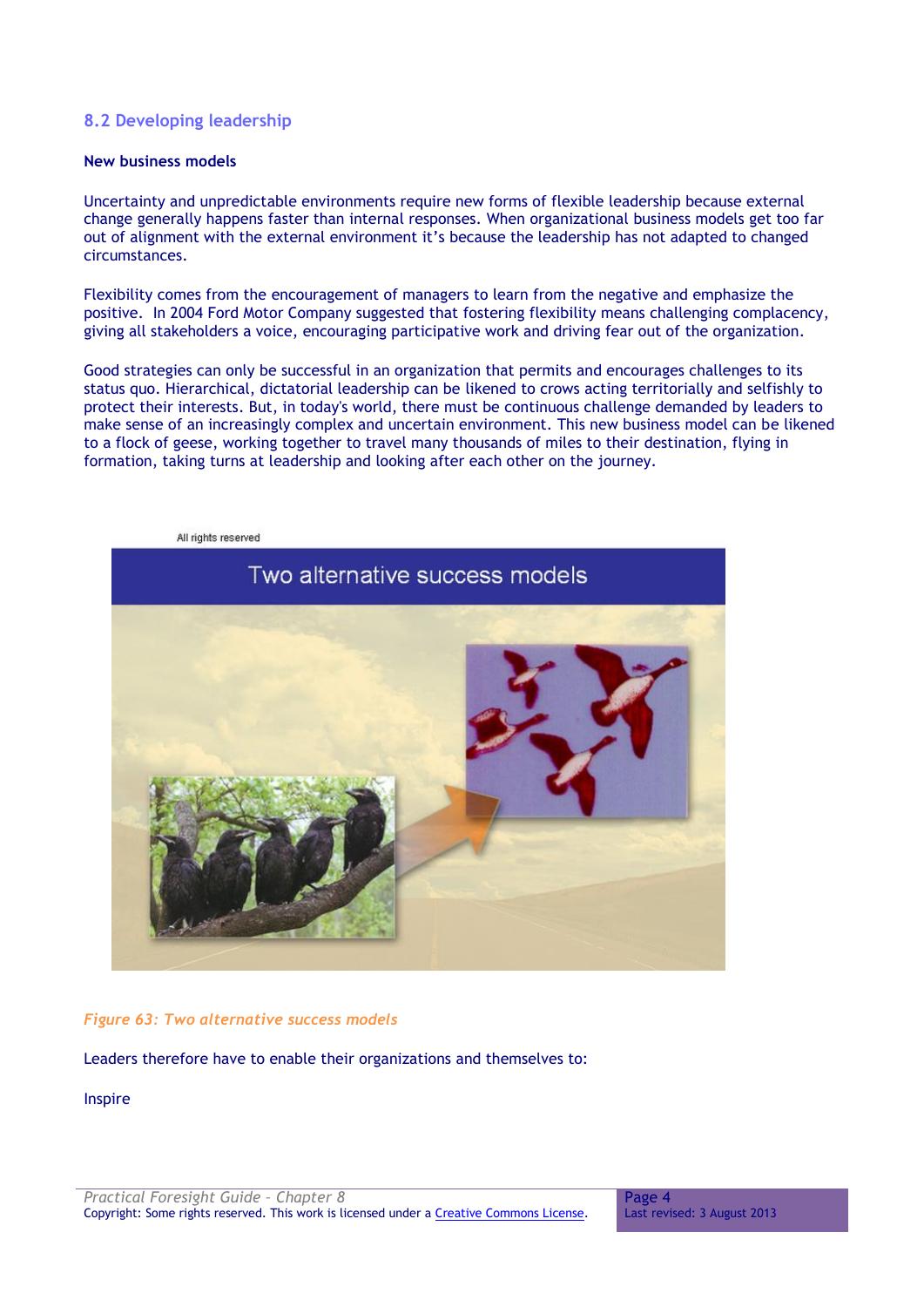- **Establish capabilities to recognize new and emerging issues in current and potential market** spaces.
- **D** Discern patterns in events, making sense of them, and taking action to enhance chances of survival.
- **Encourage exploration of new and emerging issues in current and potential market spaces.**
- $\Box$  Stimulate self-organization, creativity, and innovation in seizing opportunities and managing risks.
- Create conditions for all stakeholders to align their values with those of the organization.

#### **Engage**

- Determine collaborative value sets which are highly flexible in their application.
- **Establish distributed learning processes through information systems and knowledge** management approaches.
- $\Box$  Build social capital through collaborating with customers, colleagues, customers, competition, and communities.
- **Pioneer new distributed approaches.**
- $\Box$  Create resilience and adaptation through shared purpose.

# **Enable**

- Direction: define vision, mission and goals.
- $\Box$  Values: live and expect delivery of core values.
- □ Excitement: engender challenge and sense of achievement in everyone.
- □ Teamwork: facilitate people interactions and performance.
- □ Accountability: empower people, encourage initiative and risk taking, tolerate failure.

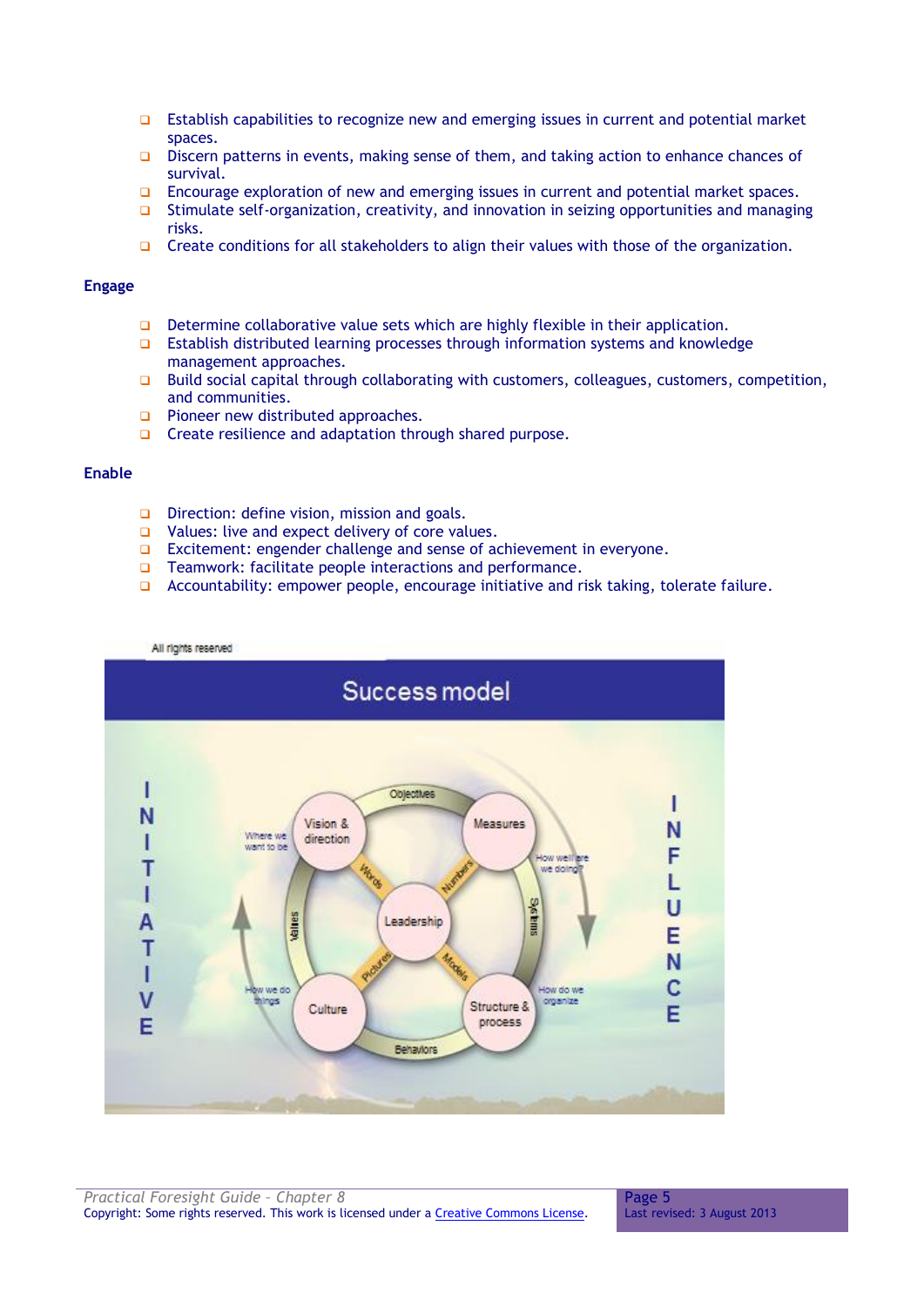#### *Figure 64: Success model. Courtesy of Black Mountain Consultancy [http://www.black](http://www.black-mountain.co.uk/bmConsultancy.htm)[mountain.co.uk/bmConsultancy.htm](http://www.black-mountain.co.uk/bmConsultancy.htm)*

Many organizations have created dramatic change in their organizations over the years. They all seem to have used similar success models to the one above which takes the form of a wheel.

The wheel will only turn at its maximum rate if:

- $\Box$  A strategic vision or direction is in place that is memorable, inspiring and challenging.
- The culture of the organization has been described in terms of 5-7 core values.
- $\Box$  Objective measures of success have been properly defined.
- **Processes to measure and manage achievement of that success are in place.**
- $\Box$  The leadership constantly lives the vision and values through its behaviors, encourages systems improvement and constantly and honestly communicates progress to achievement of the measures.

In creating your model use the SMART acronym to gain maximum effect.

*Specific*: Provide great clarity in your vision, culture, measures and process statements so they are understood by all, including those not involved in the process.

*Measurable*: Articulate the desired outcome with metrics but keep the measures strategic and few in numbers. Try to create a 'one page tells all' balanced scorecard measurement system like the 'Shooting for the Moon' chart in *Figure 65*.



*Figure 65: Shooting for the Moon. Courtesy of the author. All rights reserved*

Note: the x and y axes denote the secret of making money while the asset size and profit show the planned result. At the time, the industry thought the secret of making money was in managing its price margin.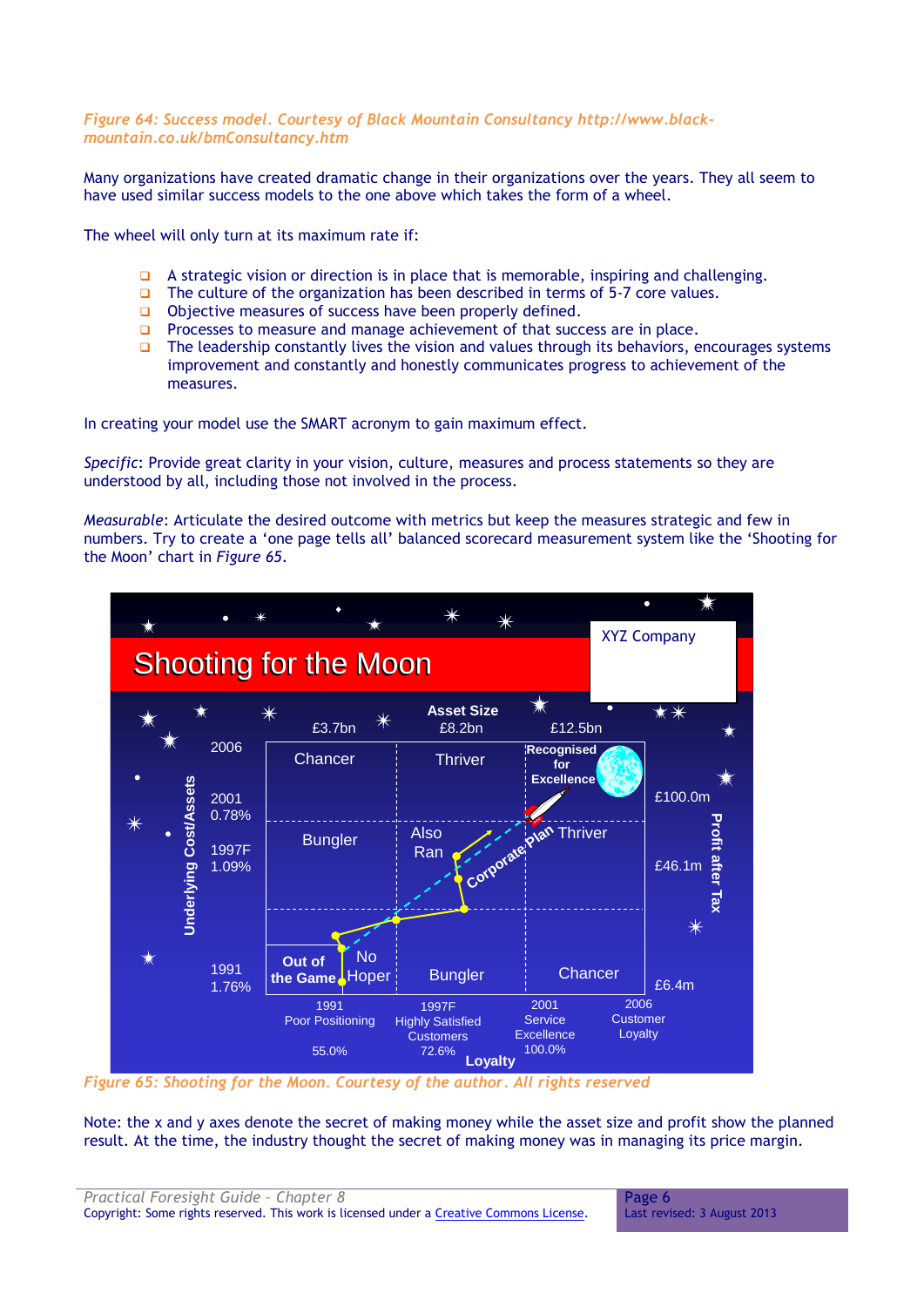Studies showed this was not the case and that efficiency was the key industry driver. Considerable competitive advantage was achieved through adopting a strong efficiency focus.

- *Actionable*: Be clear from the outset how you will implement your strategy and have a picture in your mind of the end-game.
- *Realistic*: Set 'Big Hairy Audacious Goals' that stretch the organization but ensure they are in the realms of the possible with great effort.
- *Time-bound*: Set milestones by when things need to be achieved to achieve the vision.

The foresight work you have undertaken can help to create a SMART set of interlocking statements and help convince everyone that the plan can be delivered.

#### **Getting buy-in**

Studies show that the most influential people apart from the CEO or leader are the marketing, operations, and finance executives. While that may not always be true, their more ubiquitous initiative and influence means they are more likely to take the lead in deciding to take on recommended changes. They can do this through fostering a receptive climate and adopting a planned approach. Ten questions to ask before taking the plunge and engaging them and the wider stakeholder group:

- $\Box$  How does this proposal fit into my existing environment?
- What is the organizational benefit and how can it be maximized?
- What are the risks and how can they be overcome?
- $\Box$  Can the concept energize people in a few minutes?
- $\Box$  Who will gain or lose through this proposal?
- Can the proposal be pre-tested?
- Will this proposal be to scale?
- $\Box$  Do the competencies exist to manage for success or can shortfalls be overcome?
- What positive and negative consequences are likely if the proposal succeeds or fails?
- Do I have everything I need or can obtain to succeed? How?

#### **Sources:**

- □ Adapted from July 1, 2008, CIO Magazine on adopters of new technology
- Abridged and adapted from Managing Complexity, Robin Wood: 2000
- Abridged and adapted from Effective Change, Andrew Leigh: 1988

#### <span id="page-6-0"></span>**8.3 Managing change**

#### **Preparing for the future**

For people to engage with the future they have to create their own mental image of where they will be at points along the journey. That means that the communication process must provide all stakeholders with a high-level plan and describe their role within it. Good preparation involves:

- **Engaging all participants.**
- Starting at the end and describing how the preferable future was/will be achieved.
- $\Box$  Helping futures sponsors get buy in; both vertically and horizontally.
- **Q** Recognizing the grief management cycle, knowing the current position and direction, speed of change of the organization.
- $\Box$  Moving the organization and people through the grief cycle.
- $\Box$  Helping sponsors understand the impact of their changes on people.
- $\Box$  Creating an organizational development road-map that tracks with the sponsors plan road-map.
- Aligning organizational success metrics with the futures sponsors plans.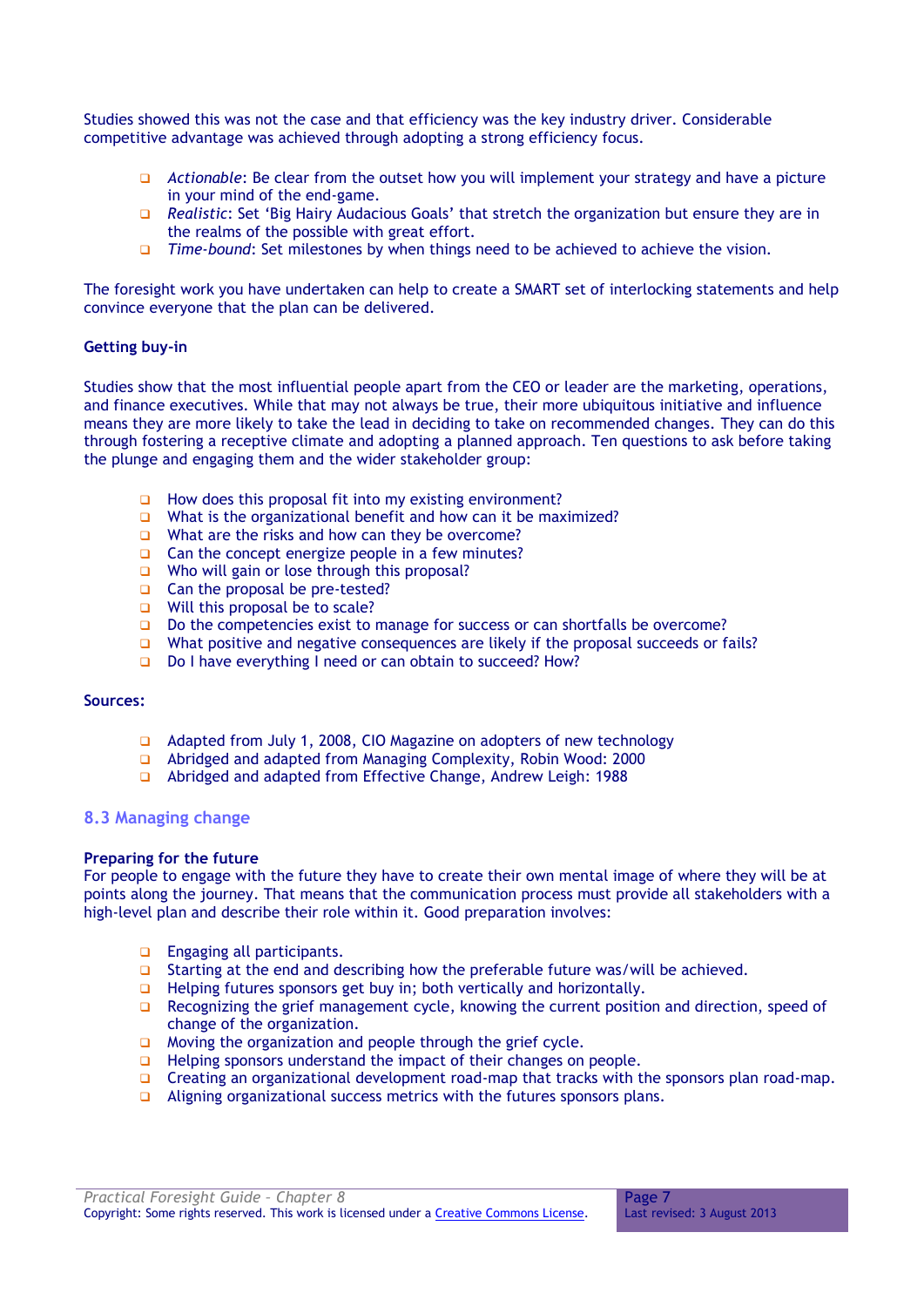

*Figure 66: Preferable futures. Courtesy Wendy Schultz, Infinite Futures*

# *Excitement*

One thing is for sure! Almost everyone is interested in their future. Yet, organizations rarely use this fact to inspire their people to contribute to the success of their enterprise.

Studies show that inspiring people to think about their own futures, particularly in terms of their work, is a rich source for discovering emerging change. People will engage and be inspired with creating better futures if they believe that their leaders will enable appropriate responses.

'Many mechanisms are used by leading organizations to enable people to spot and respond to change. One quick and easy way is to ask them 'what the future holds?' and 'how should the organization respond?'

**Source:** Competing for the Future, Prahalad and Hamel, Harvard Business School Press, 1994

If they can't tell you then it's your fault for not encouraging them to be forward-thinking! But, if they do then just one great piece of foresight could make or save you much money.

In 1994, these two questions were asked of a major UK financial services organization. The response and results were staggering.

- Some 96% responded.
- **Hundreds of previously unconsidered opportunities and threats were uncovered.**
- $\Box$  Respondents returned again and again with new Insights.
- $\Box$  One team suggested the Internet was going to be big.
- □ The executives asked "what is the Internet?"
- □ They visited the team to find out more it was their Post Room!
- $\Box$  They consequently gained a one year lead on rivals in creating their Web strategy.
- The organization was able to publicly thank those who contributed to its new strategy.
- It knew ahead of time which ideas were not being adopted and could therefore handle any objections to the new strategy before they were raised.

*Practical Foresight Guide – Chapter 8* Copyright: Some rights reserved. This work is licensed under a Creative Commons License.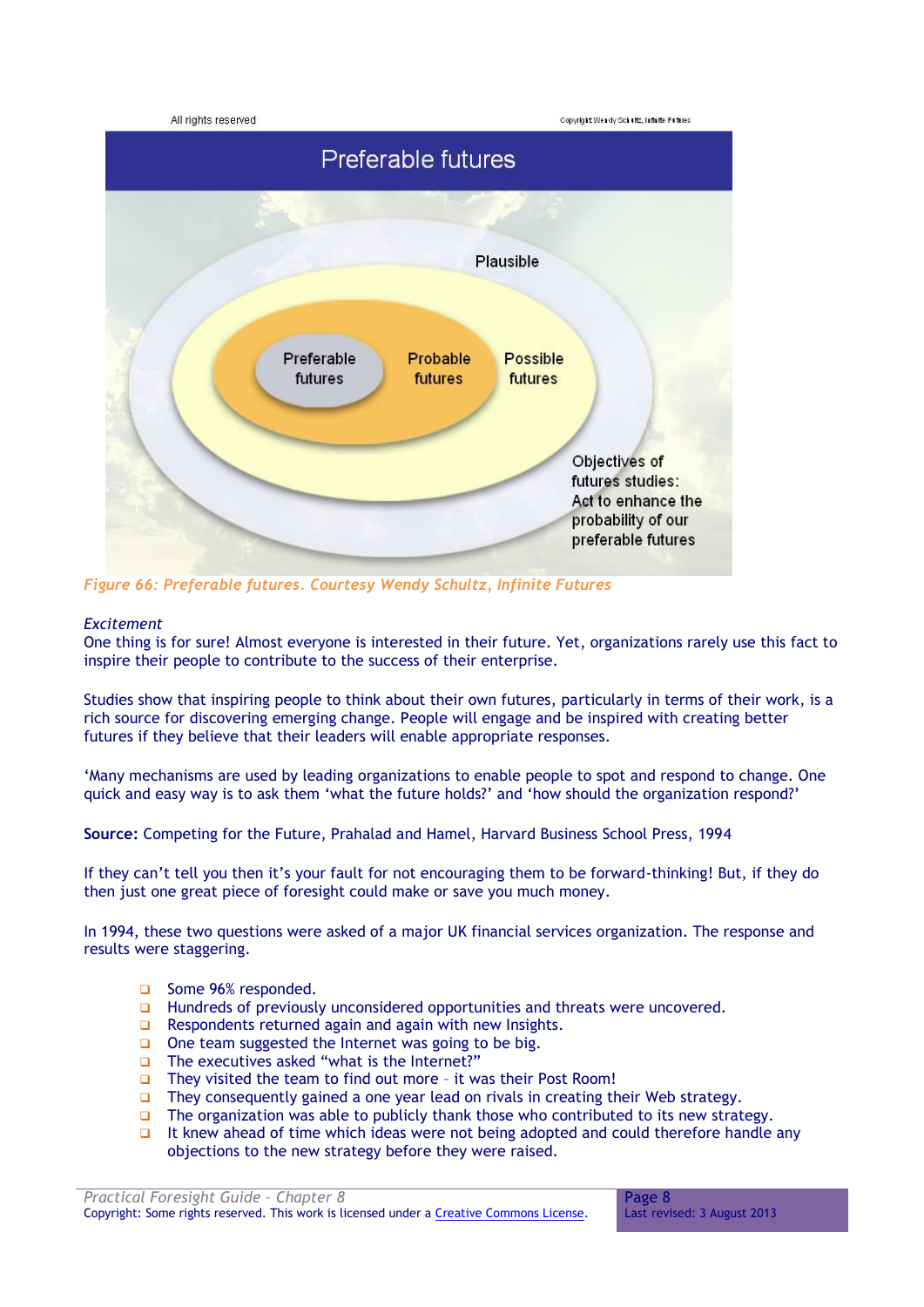The central point of this story is that serendipitous discovery is everywhere yet most management teams don't go digging for the gold that's all around them while their smarter rivals eat their lunch.

#### *Engagement*

Fully engaging people with the future and enabling them to properly consider the consequences of any actions they might take involves:

- Involving them in creating a clear vision of what the organization is seeking to achieve as forward-thinking organization.
- Determining which core values should be retained or improved, which should be dropped and which developed.
- **Q** Agreeing individual and team measures of success.
- $\Box$  Establishing processes to manage and measure progress.
- Communicating the vision and progress towards achieving it continuously and honestly.
- Educating everyone in how to contribute, the rewards for success, and consequences of failure to engage.

#### *Challenge*

Organizations that are committed to enabling their people to shape the future use a variety of techniques:

Newsletters and other communication mechanisms are used to keep people informed, encourage exploration and report successes and failures.

Other methods to communicate the project would be a well-designed brochure, or overview, describing the main features of the project or program such as the objectives, approach, expected outcomes, etc., early on. The brochure, or overview, could, for instance, be based on the scoping document that is produced during the design phase.

In terms of on-going involvement here are a few suggestions:

- □ Everyone is asked to add new Insights and Trends to the central organizational database on a regular and quick to do basis.
- $\Box$  Mechanisms are provided for people to share fresh Insights and Trends with their associates or keep material to themselves, if they wish.
- Aggregation of peoples Insights and Trends provides dynamic and visual representations of "what's important around here?"
- **People are asked continuously to say how the future will be different and what to do about it.**
- **Expert profiling means people can quickly find others with interest in the same Insights and** Trends.
- Individuals and teams are encouraged to use the Insights and Trends databases before beginning their projects to widen horizons, find novel solutions, and encourage creativity.
- □ Forums and participatory events (hearings, seminars, conferences, workshops, meetings, etc.) encourage participation.

# Further reference

- □ [The Leader and Formulator of the Vision,](http://public.slideshare.net/Gregwad/leader-as-agent-of-vision/) Greg Waddell, Slideshare
- **Q** [Organizational Change and Transformation,](http://www.businessprocesstrends.com/publicationfiles/spotlight_06222010.pdf) BPTrends

# <span id="page-8-0"></span>**8.4 Overcoming resistance**

# *Inability to cope*

People and organizations cite many reasons for inability to act or to follow through on good intentions:

**D** We reorganized.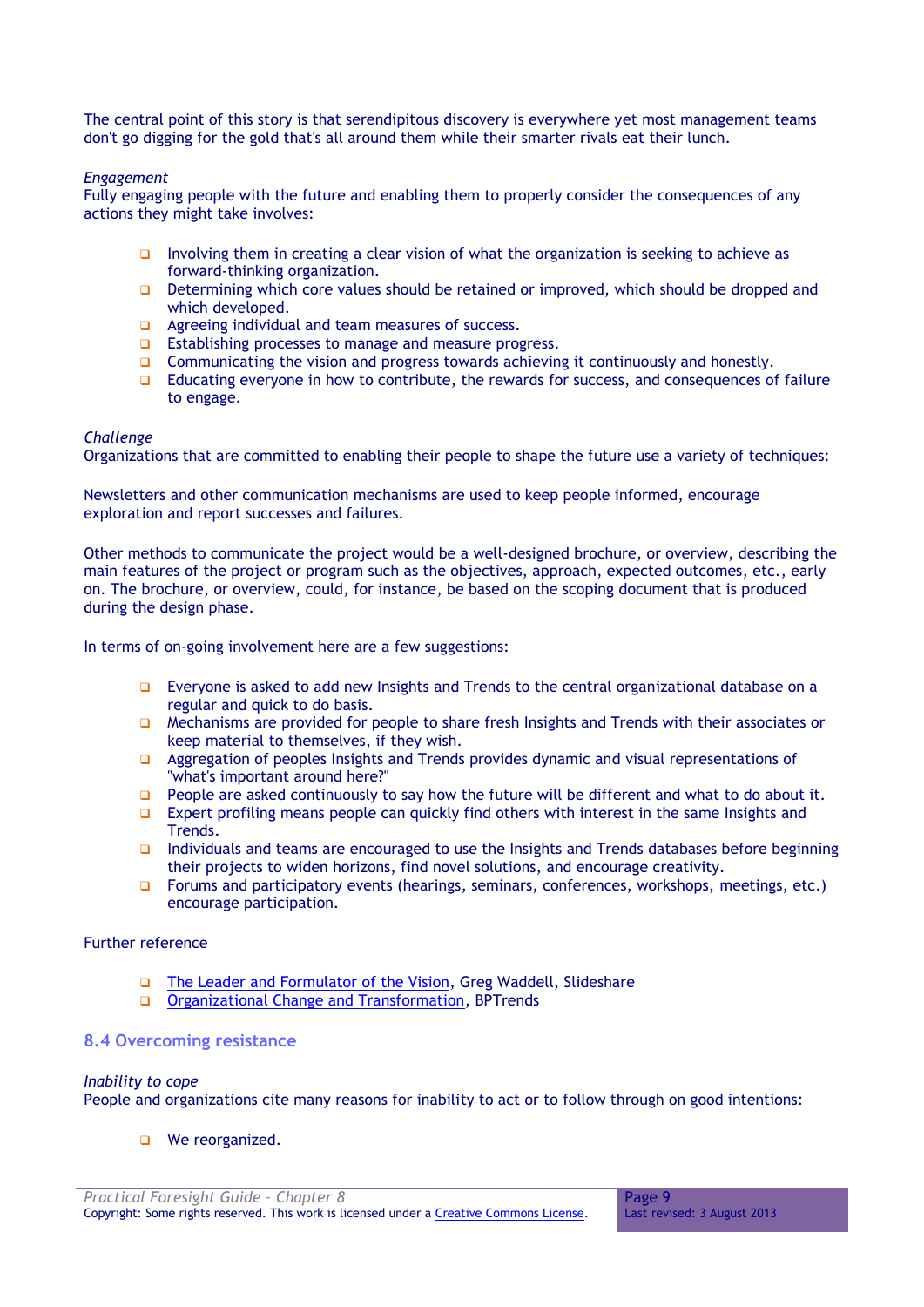- □ There weren't enough resources.
- **D** The mission changed.
- $\Box$  We got a new leader.
- $\Box$  Intentions were vague.
- $\Box$  Implications were not considered.
- $\Box$  What was delivered was not what was wanted.

| All rights reserved | Source: Jim Burke, Northrop Grumman |  |  |  |  |  |  |
|---------------------|-------------------------------------|--|--|--|--|--|--|
| Cycles of change    |                                     |  |  |  |  |  |  |
|                     |                                     |  |  |  |  |  |  |
| Evangelistic        |                                     |  |  |  |  |  |  |
| Supportive          |                                     |  |  |  |  |  |  |
| Acceptance          |                                     |  |  |  |  |  |  |
| Anger               | Manufacture of<br>External<br>Staff |  |  |  |  |  |  |
| <b>Bargain</b>      |                                     |  |  |  |  |  |  |
| <b>Resistant</b>    |                                     |  |  |  |  |  |  |
| Fearful             |                                     |  |  |  |  |  |  |
| <b>Skeptic</b>      |                                     |  |  |  |  |  |  |
| <b>Denial</b>       |                                     |  |  |  |  |  |  |
|                     | <b>Time</b>                         |  |  |  |  |  |  |

*Figure 67: Cycles of change. Courtesy of Jim Burke*

and display grief-like behaviors when confronted with change:

- □ Shock: "This can't be happening!"
- Anger: "Why is this happening to me?"
- Denial: "This isn't happening!"
- **Blame: "They are responsible"**
- Depression: "I don't care"

All of these issues can be overcome by good planning and communication and lead to:

- Acceptance: "Hey, I see the light!"
- Renewal: "Wow, this is exciting!"
- Growth: "I want to help"

#### **Recognizing dysfunctionality**

Dysfunctionality in teams is rife in many organizations. Yet, to achieve major change organizational alignment towards common futures is essential. Teams exhibit these dysfunctionalities as follows: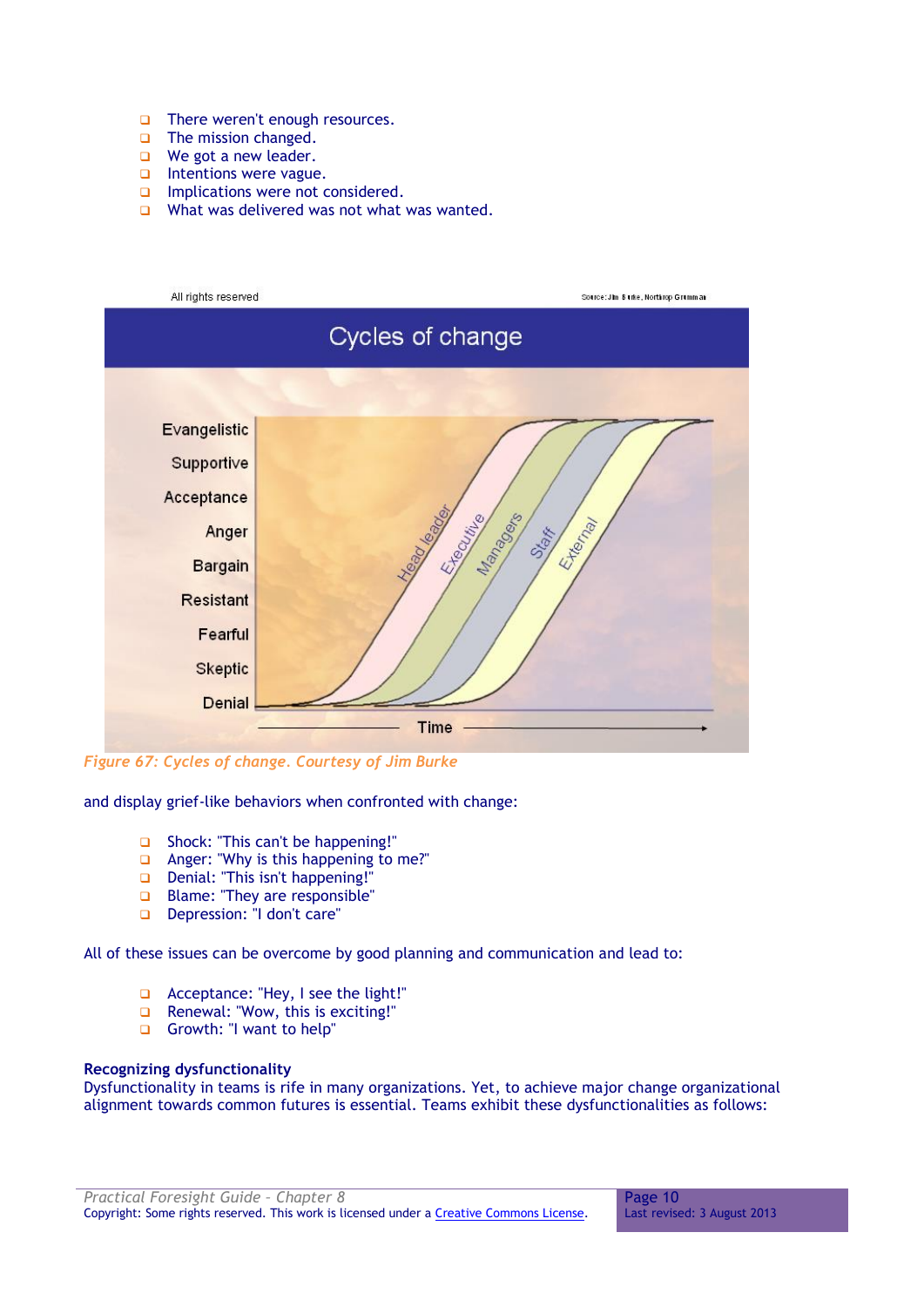- *Lack of trust*: Team members who are not genuinely open with one another about their mistakes and weaknesses make it impossible to build a foundation for trust.
- *Fear of conflict*: Teams that lack trust are incapable of engaging in unfiltered and passionate debate. Instead they resort to veiled discussions and guarded comments.
- *Lack of commitment*: Without having aired their opinions in the course of passionate and open debate, team member rarely, if ever, buy in and commit to decisions, though they may feign agreement.
- *Avoidance of accountability*: Without committing to a clear plan of action, even the most focused and driven people often hesitate to call their peers on actions and behaviors that seem counterproductive to the good of the team.
- *Inattention to results*: team members put their individual needs or even the needs of their divisions above the collective goals of the team.



*Figure 68: Resistance to change. Courtesy of Jim Burke*

Individuals display these response states all of which impact on attention to desired results:

# *FUD Factor*

Any significant change to peoples' lives brings feelings of:

- Fear: "I/we might get hurt"
- **Uncertainty:** "I/we don't know how to do this"
- Doubt: "I/we don't think it will work"

#### *ECA Antidote*

The key is to convert this natural negative adrenalin rush into feelings of:

Page 11 Last revised: 3 August 2013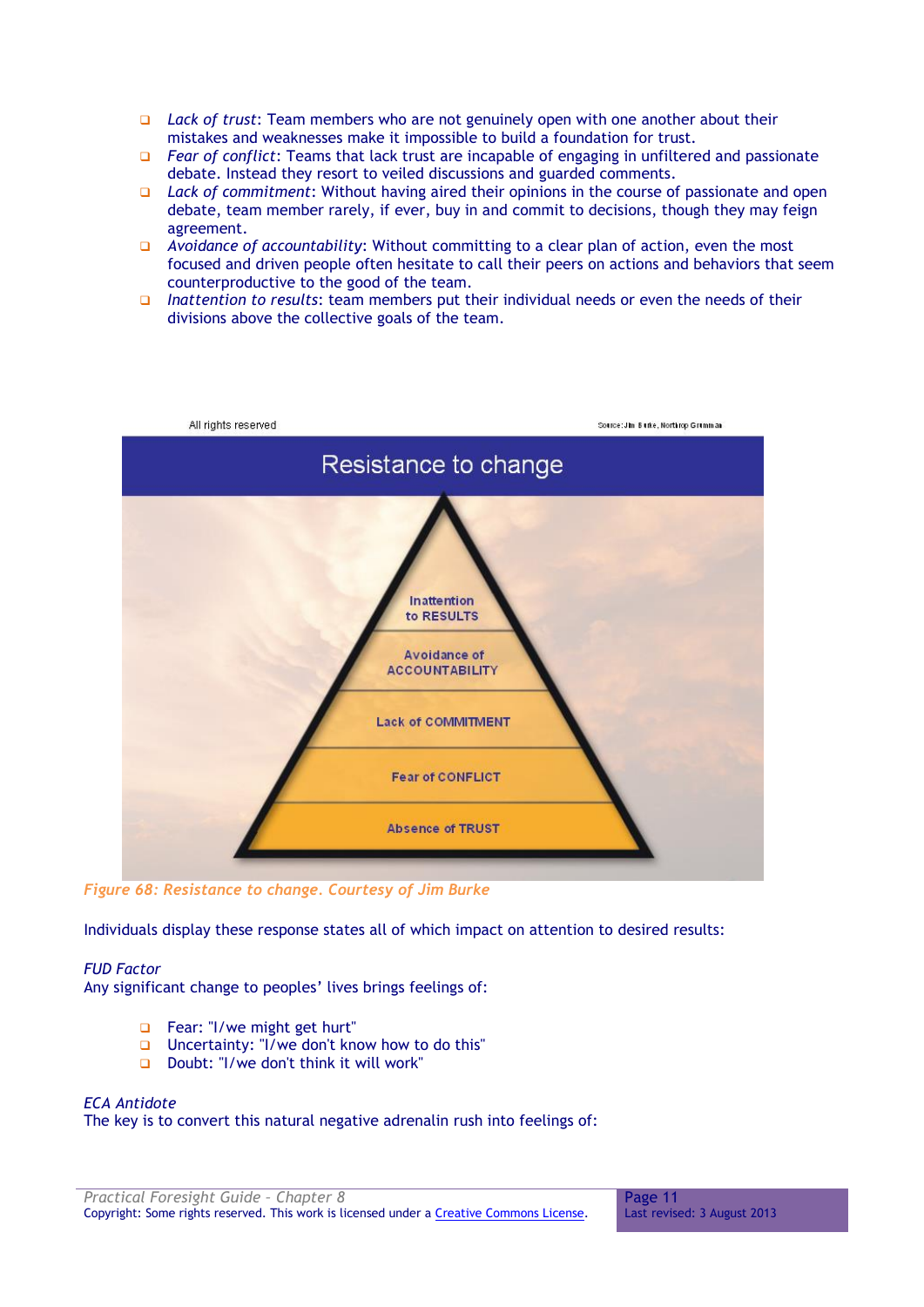- **Excitement: "Wow, I love this"**
- Challenge: "Hey, I'm making a difference"
- Achievement: "I was/am part of this and I feel proud to be associated"

Overcoming resistance means shifting the cargo from negative fears to positive activity.

Adventurers, Adopters, Abstainers In any organization:

- $\Box$  ~20% of the population are adventurers; they will pick up the ball and run with it "I can see how I can contribute and am stretching myself to do all I can!"
- $\Box$  ~60% are adopters: they'll follow if they see the adventurers succeeding "I see that others can do this but show me what I can do".
- $\Box$  ~20% are abstainers: they will try to stop or slow things happening 'I'm too busy", 'It is not a priority for me", "It's a waste of my time".

The key is to inspire, engage, and enable the adventurers from the outset, reward their successes, help them learn from, but not punish, their failures.

They will inspire and engage the adopters and the cargo will shift dramatically. The abstainers then have the choice to get on board or be encouraged to leave by their peers.

Don't write off the adopters and abstainers too early! Often as not they have valid points of concern, have been slower to grasp what is being asked of them or feel temporarily inadequate. These issues can be solved by great communication, tough love, and education.

Denying the need for change is a defense mechanism in which a person is faced with facts too uncomfortable to contemplate. They deny the truth in the face of incontrovertible evidence. Denial expresses itself as:

- *Denial of fact*: where someone avoids a fact by lying.
- *Denial of responsibility*: involves avoiding personal responsibility by blaming, minimizing, or justifying.
- *Denial of impact*: involves a person avoiding thinking about or understanding the harm their behaviors have caused to themselves or others.
- *Denial of awareness*: People using this type of denial will avoid pain and harm by stating they were in a different state of awareness.
- *Denial of cycle*: where a person avoids looking at their decisions leading up to an event or does not consider their pattern of decision making and how harmful behavior is repeated.
- *Denial of denial*: involves thoughts, actions, and behaviors which bolster confidence that nothing needs to be changed in one's personal behavior.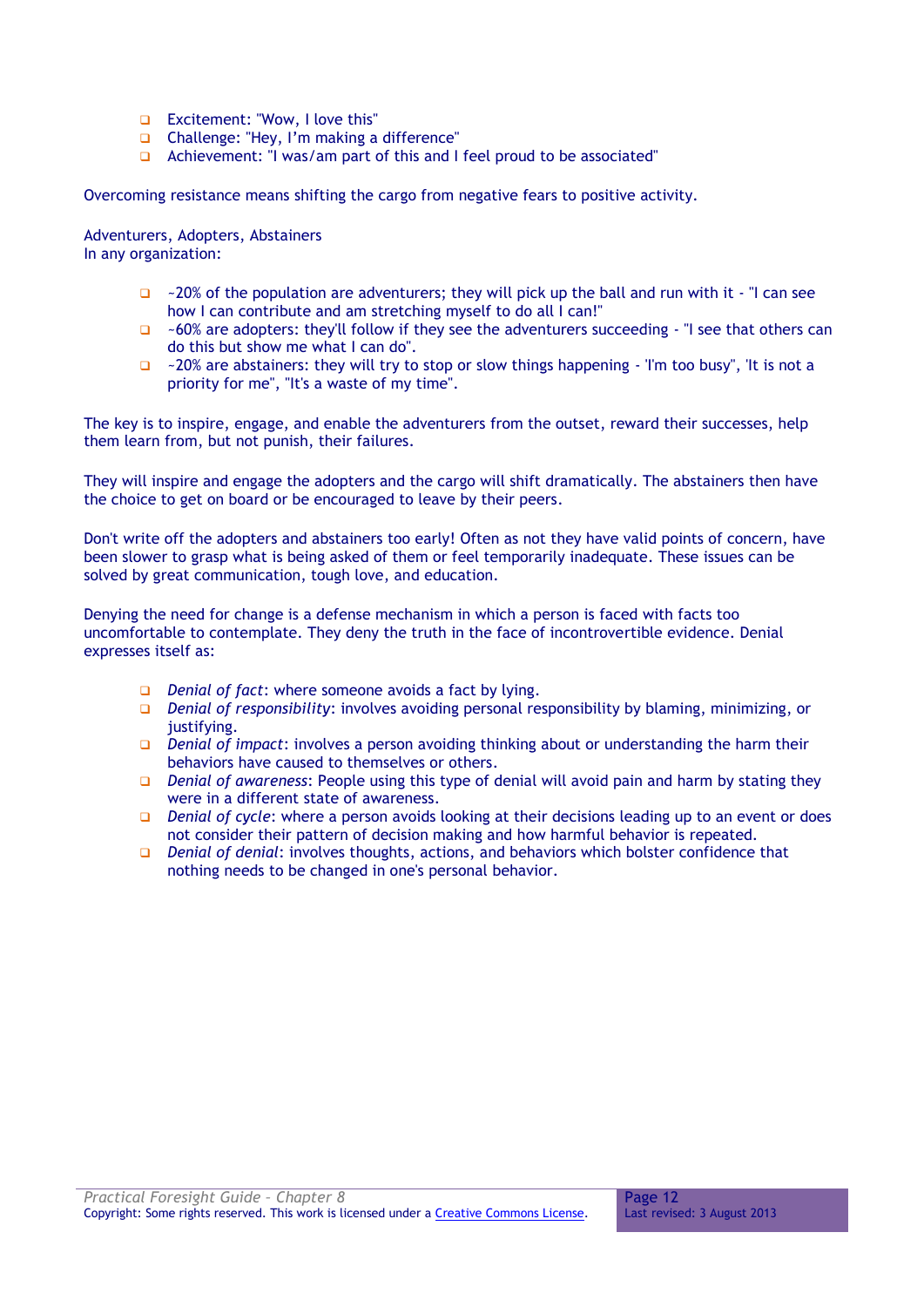#### *Evaluating your organization*

Knowing which state(s) a person or a group of people is exhibiting, and responding appropriately, can help overcome their roadblocks to acceptance far faster and less painfully than denying their state and ignoring their difficulty.

A good exercise is to assess your people using a four box model. On the y axis assess each of your people on whether they 'can do' or 'can't do' what you are asking of them. On the x axis assess your people on whether they 'will' or 'won't do' what you are asking of them.

- $\Box$  'Can and will' (~20% of the people): These are your adventurers. Promote and reward them publicly. Give them opportunities to shine and grow etc.
- $\Box$  'Can't but will' (~30% of the people): Train them, put more experienced people with them, and let them see others doing good work etc.
- $\Box$  'Can but won't' (~30% of the people): Find out why, manage them up or out
- $\Box$  'Can't and won't' (~20% of the people): Encourage them to search for opportunities elsewhere where they will likely be happier and more effective.

And when things don't go as planned

Always remember that everything looks like a failure in the middle as you push water uphill. As long as you have the determination to move forward the scales will tip towards success and accelerate the flood of positive results on the way down.

# **Further reference**

- [Challenges of Strategic Analysis,](http://www.3s4.org.uk/start/challenges-of-strategic-analysis) Third Sector Foresight 2010 http://www.3s4.org.uk/lookingout/challenges-of-strategic-analysis
- [Kubler-Ross Model](http://en.wikipedia.org/wiki/K%C3%BCbler-Ross_model) Elizabeth Kubler-Ross: "On Death and Dying", Wikipedia
- [Denial,](http://en.wikipedia.org/wiki/Denial) Wikipedia

#### <span id="page-12-0"></span>**8.5 Developing skills**

#### **Measuring future competencies**

"What gets measured gets done!" and "If you can't measure it you can't manage it!" So go the old saws. Metrics are critical to ensure everyone in the organization, engaged with your project or program, know just how well they are doing in developing their own competencies and what the next steps are to achieve a greater level of maturity.

You can use the same 'Are you fit for the future?' assessment for organizations that was described in Chapter 1 as a metric to measure individual competence. Figure 69 below show the results of such an assessment.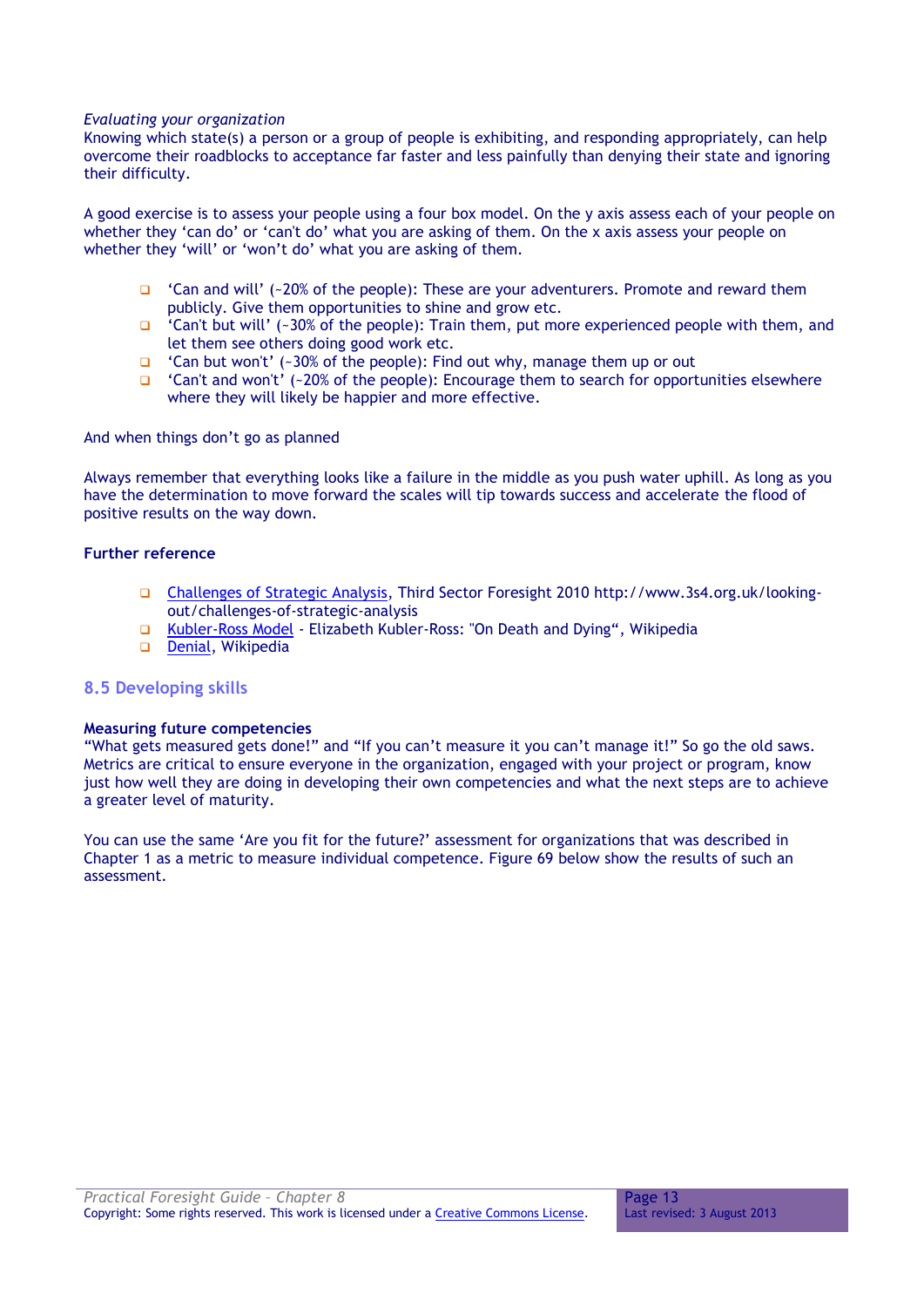#### **▼** Instructions

#### Are you Fit for the Future? **Is E**

Hover your mouse over the column and row titles for the definitions then select the radio button that best describes your organisation's capabilities.

Complete all six dimensions and see immediately how your ranking compares to the average of all Shaping Tomorrow members

If you are unaware or have limited knowledge of your organisation's foresight capabilities we would still like you to participate. Just give your view based on what you know and experience.

Your anonymity is quaranteed and nothing linking you to your views will ever be shared with any third-parties or your organisation.

Click "Me" or "All Shaping Tomorrow members" to learn how to improve your organisation's capabilities.

View the "Response" table to see how all members rank their capabilities and the Spider diagram for a visual view of how your view compares to all members on each dimension

Change your selection at any time and update as your organisation's capabilities change

If you are our client, you will also be able to see how you and your colleagues view your organisation's foresight practices.

Contact us for a discussion on how you can rapidly improve your capabilities and to become a client.

Jointly developed with Terry Grim, developer of the Foresight Maturity Model, and with the kind permission of Social Technologies.

|  |  |  | Take this quick health-check to compare your organisation's foresight practices with others |  |  |
|--|--|--|---------------------------------------------------------------------------------------------|--|--|
|  |  |  |                                                                                             |  |  |

|             | Ad-hoc | Aware | Capable | Mature | <b>World Class</b> |
|-------------|--------|-------|---------|--------|--------------------|
| Leadership  |        | О     | О       |        | O                  |
| Framing     | O      | О     | О       | €      | O                  |
| Scanning    | О      | О     | O       | с      | ⊙                  |
| Forecasting | О      | O     | ⊙       | О      | О                  |
| Visioning   | O      | О     | О       | O      | O                  |
| Planning    |        | O     | О       |        | O                  |

Capable Me and my colleagues: Capable

Me

All Shaping Tomorrow members: Aware

Capable: Your results tell us that your overall score falls in the Capable level of maturity. This level suggests you have a well-organised, most likely centralised, dedicated team approach to anticipating and preparing for the future. However, you are likely to do better if you consider how more mature and world-class organisations are moving the goalposts further out. We recommend that you first gain more awareness of what is involved in developing your capabilities by completing the full Foresight Maturi Model and then considering signing up for a Foresight Maturity Model Workshop or using our service to learn more. [close]



#### *Figure 69: Are You Fit for the Future? Jointly developed by Shaping Tomorrow with Terry Grim and with the kind permission of Social Technologies <http://www.shapingtomorrow.com/fitforthefuture.cfm>*

The spider diagram not only shows an individuals' personal assessment but can be used to see the foresight maturity level of all in the organization and against all other responding organizations.

Hence the organization can discover where its competencies fall short and where it has a lead over the market. Closing any gaps can then be fulfilled by what follows.

#### *Training*

Books on foresight, like this one, are no substitute for hands-on experience or training. On-going experience of working with strategic foresight will rapidly increase competence and capability. One-off exercises, involving different core teams each time means the knowledge gained is rapidly depleted and diffused. But, strategic foresight by rote or by only finding material that fits the current strategy is both dangerous and wasteful. So even if you determine to put an intelligence system in place make sure you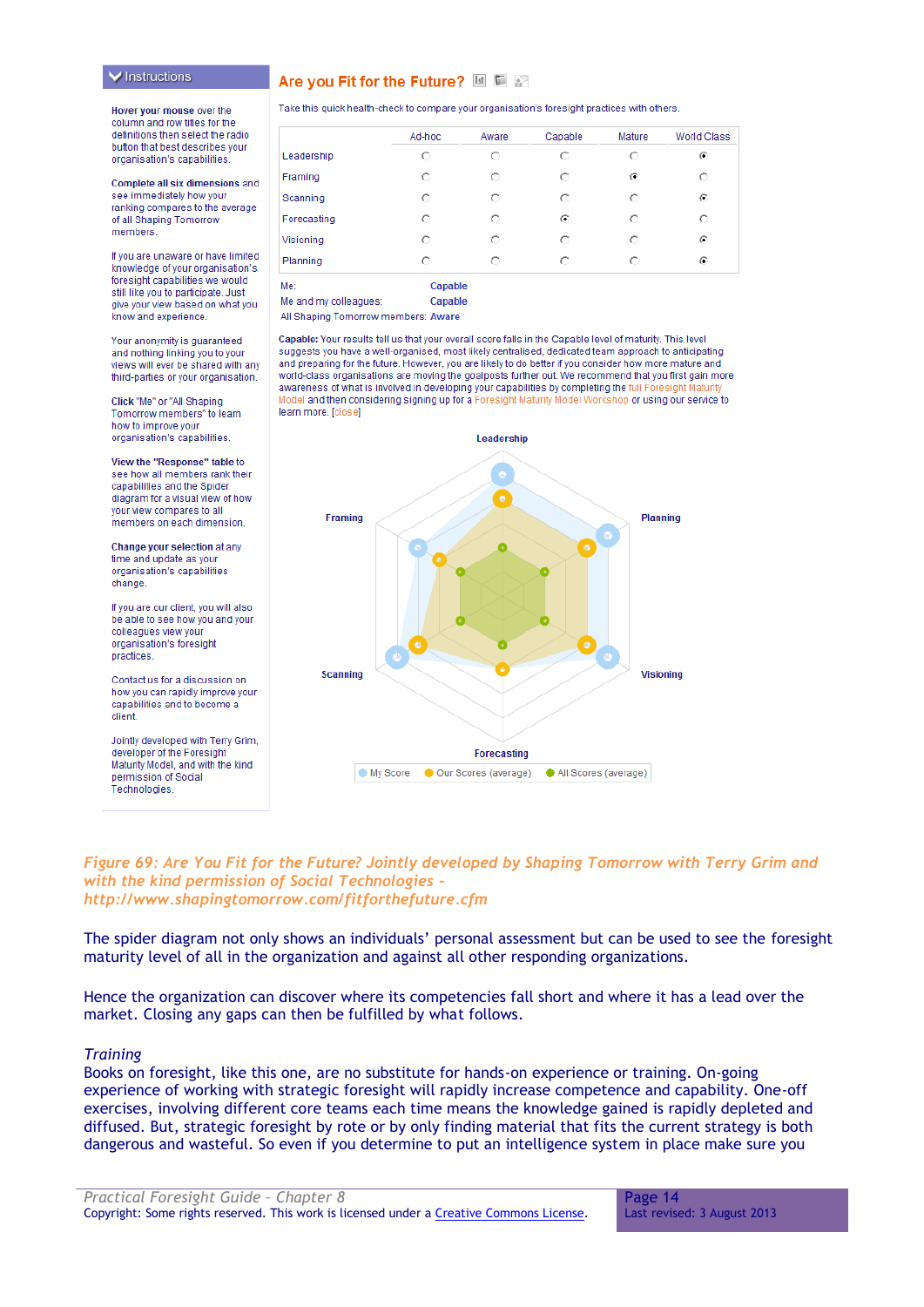keep a core team but introduce new people to the program at intervals for their development and as grit in your oyster. The organizations potential high-flyers are great candidates for this type of development.

Sheep-dipping people with training programs can be costly, time consuming and inappropriate if their involvement in the foresight program is not whole-hearted or sporadic. They will see the training as timewasting or just a break from their day-to-day work lives. Learning in this case will quickly dissipate and may create negative perceptions.

A well-organized training program, run by an experienced facilitator, will define who needs to know what, why and when and set value-adding objectives to achieve for those attending on their return. It will use multiple learning styles, engage participants in practical exercises and point to both positive and negative learning from other organizations experiences. Try working on an issue directly related to achieving the organizations strategy and build in time for people to share ideas.

#### *Building capability*

Running regular open-house meetings on the future of a topic of interest to the organization is an opportunity to share knowledge, acknowledge great work and determine what is needed next.

These can be small lunch-time affairs, bigger and longer internal or external events with outside speakers and executive attendance. The success of these events depends almost entirely on making them inspirational, engaging and enabling so think out-of the box.

#### *Future centers*

'Since Skandia inaugurated the first Future Center in 1996 designed to increase innovation capital many other organizations around the world have followed suit.

Futures Centers are facilitated working environments, collaborative workspaces where learning and insights from the past and future, and from diverse participant perspectives, are applied to solve real-world problems in the present.'

Source: Open Futures. Editor Ron Dvir, Open Futures 2009. Courtesy of Ron Dvir.

Physical and virtual presences like these offer an opportunity for people to use them to solve their own problems in innovative and collaborative ways and send a strong signal of the organizations commitment to the future. The cost of the space and the running of the center can be very low but the opportunity for big breakthroughs highly significant.

#### <span id="page-14-0"></span>**8.6 Surviving the future**

Keep an eye, too, on the future of foresight so that you stay current and

Don't fall behind in this, one of your key areas of external intelligence. Don't let your foresight team wither on the vine for lack of support, defend a previous strategy beyond its sell by date or allow them to drift along. Challenge their thinking, ask questions about their strategy and ensure they have a solid plan that demonstrates they are on the way be at least a mature if not world class team.

Here is our view of how foresight has changed in the past few decades and how it could over the next five years. But, remember, this is not a prediction but our provisional view of what we think is the most likely scenario.

#### **Fourth generation (Collaborative Foresight)<sup>1</sup>**

#### **Social networking**

Social interaction (tagging, commenting, ideation, co-creation, narrative analysis)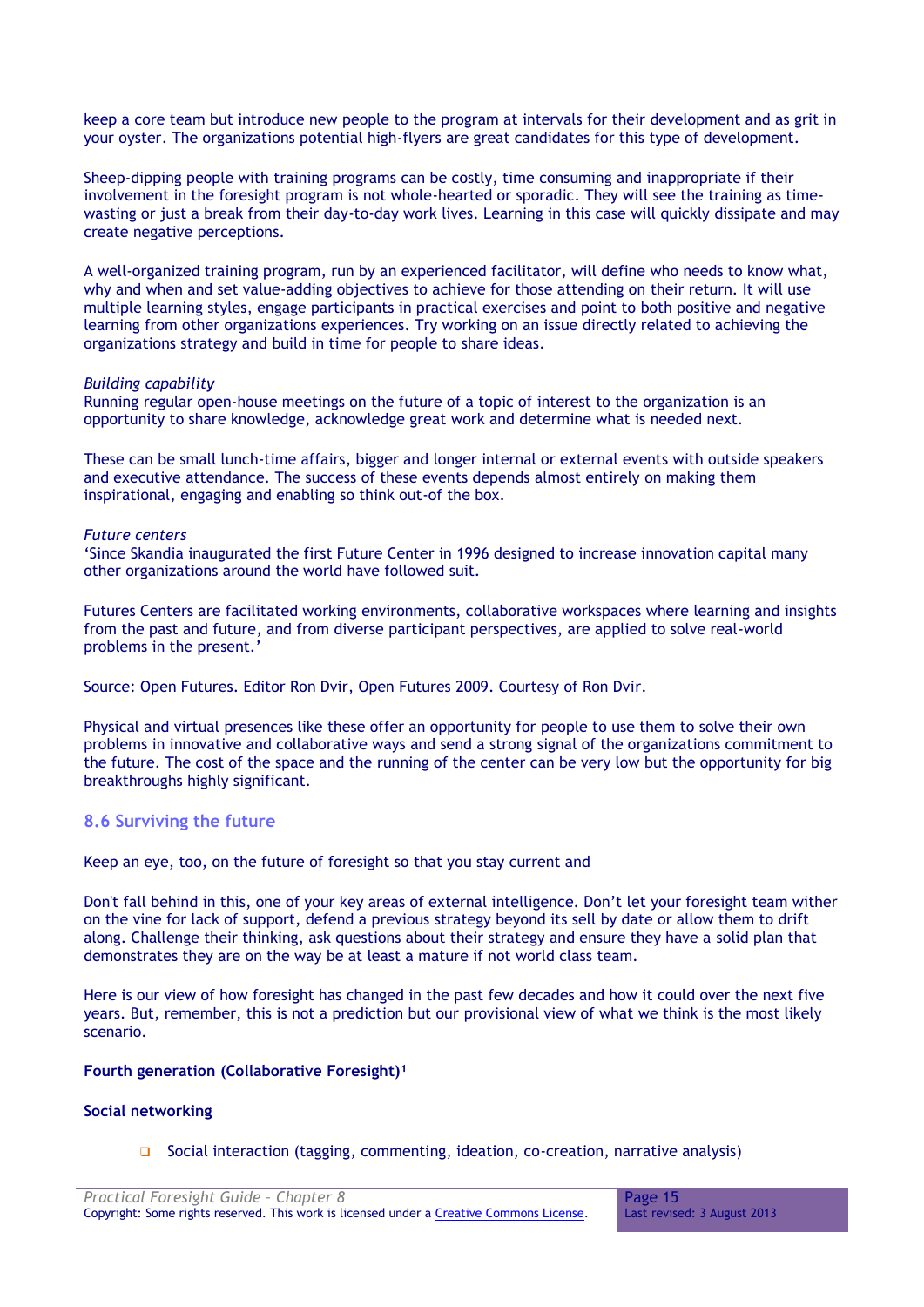- Global sourcing/outsourcing/global scouting
- Virtual worlds
- $\Box$  Expert panel portals
- **Prediction markets**
- $\Box$  Integration with business and competitive intelligence
- □ Shared futures databases/benchmarking/networks
- □ Surprise and serendipitous discovery intelligence

#### **Productivity**

- $\Box$  Integrated tools and methods
- **Q** Automated scan hit finding
- From text to searchable video
- $\Box$  Web-based modeling and simulation
- $\Box$  Fast action/reaction/low cost/high value added

# Source<sup>1</sup>: Shaping Tomorrow client requests

# **Third generation (Trend-based foresight)**²

- **Horizon scanning**
- □ Trends
- □ Weak signals
- Indicators
- □ Reacting to change
- Trend databases
- **D** Monitoring systems

#### **Second generation (Model-based foresight)²**

- Quantitative/qualitative modeling
- **Extrapolation**
- **u** Systems
- □ Hard science
- Calculating change
- **D** Models and matrices

# **First generation (Expert based foresight)²**

- **D** Expertise
- Qualitative modeling
- □ Soft sciences
- **Q** Change exploration
- $\Box$  Delphi studies
- □ Road-mapping
- $\Box$  Scenarios

*Source²: Second International Seville Seminar on Future-Oriented Technology Analysis: Impact of FTA*  Approaches on Policy and Decision-Making – Seville 28-29 September 2006 Corporate Foresight in Europe